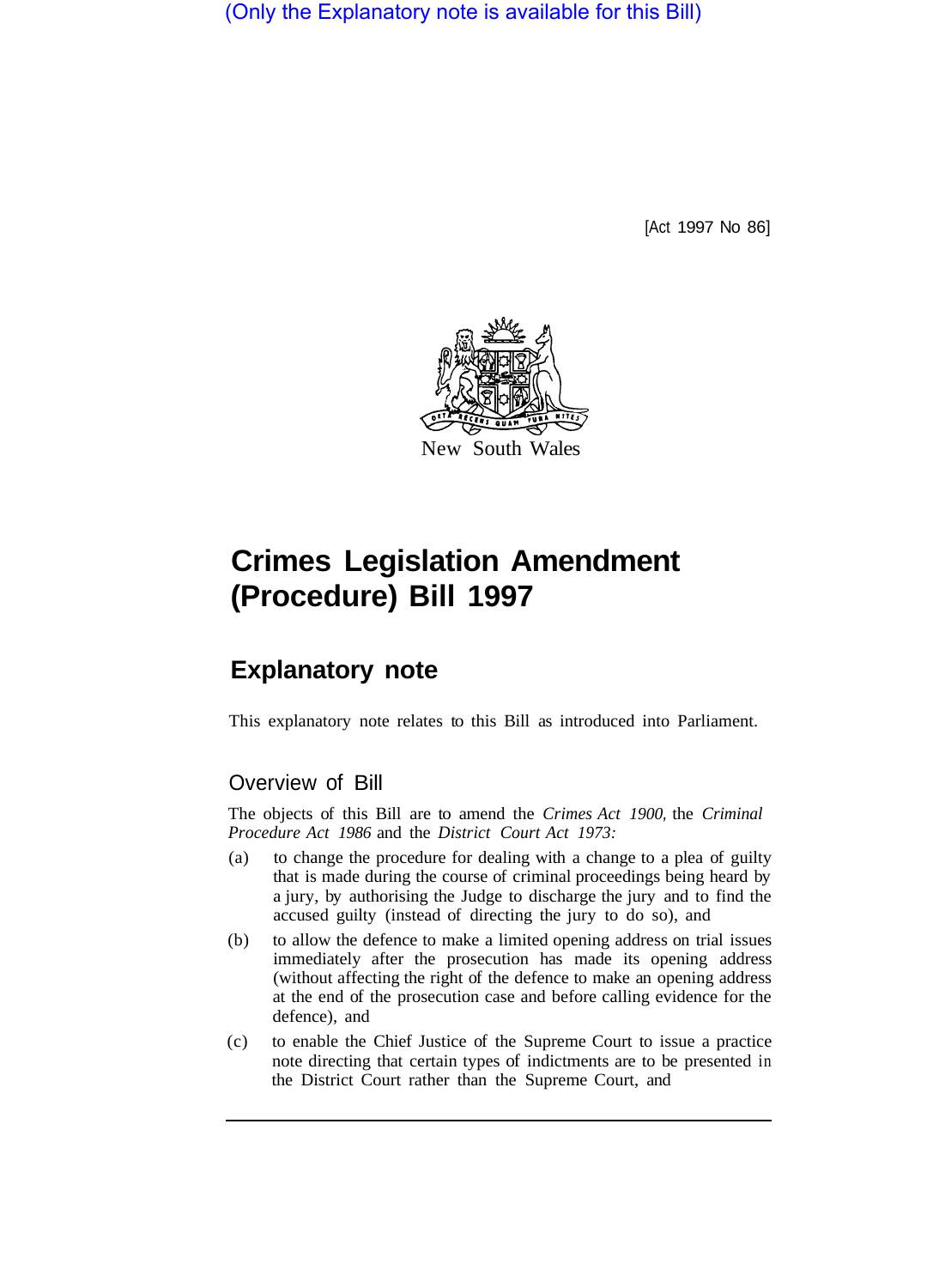Crimes Legislation Amendment (Procedure) Bill 1997 [Act 1997 No 86]

Explanatory note

- (d) to give the Supreme Court and District Court clear authority to conduct trial proceedings in respect of indictable offences after the presentation of the indictment and before the jury is empanelled for the trial, and
- (e) to remove the provision that certain classes of criminal procedure rules made by the District Court Rule Committee do not have effect until approved by the Attorney General.

#### Outline of provisions

**Clause 1** sets out the name (also called the short title) of the proposed Act.

**Clause 2** provides for the commencement of the proposed Act on a day or days to be appointed by proclamation.

**Clause 3** is a formal provision giving effect to the amendments to the *Crimes Act 1900* set out in Schedule 1.

**Clause 4 is** a formal provision giving effect to the amendments to the *Criminal Procedure Act 1986* set out in Schedule 2.

**Clause 5** is a formal provision giving effect to the amendments to the *District Court Act 1973* set out in Schedule 3.

#### **Schedule 1 Amendment of Crimes Act 1908**

#### **Change in plea during criminal proceedings**

At present, if a person charged with an offence on indictment has been put into the charge of a jury, the person can only be discharged by the verdict of the jury. Accordingly, if the person changes his or her plea in the course of the proceedings to a plea of guilty, and the trial judge accepts that plea, the trial judge must direct the jury to find the accused guilty. This procedure is changed so that if an accused person pleads guilty to any offence during the course of the proceedings, and the trial judge accepts that plea, the trial judge can discharge the jury from giving a verdict and find the accused guilty. The finding has effect as if it were the verdict of the jury. (See Schedule 1 [l])

#### **Opening address to jury by accused on trial issues**

The accused (or counsel for the accused) is to be specifically permitted to make an opening address on trial issues immediately after the prosecution's opening address. At present, an opening address by the accused may be made